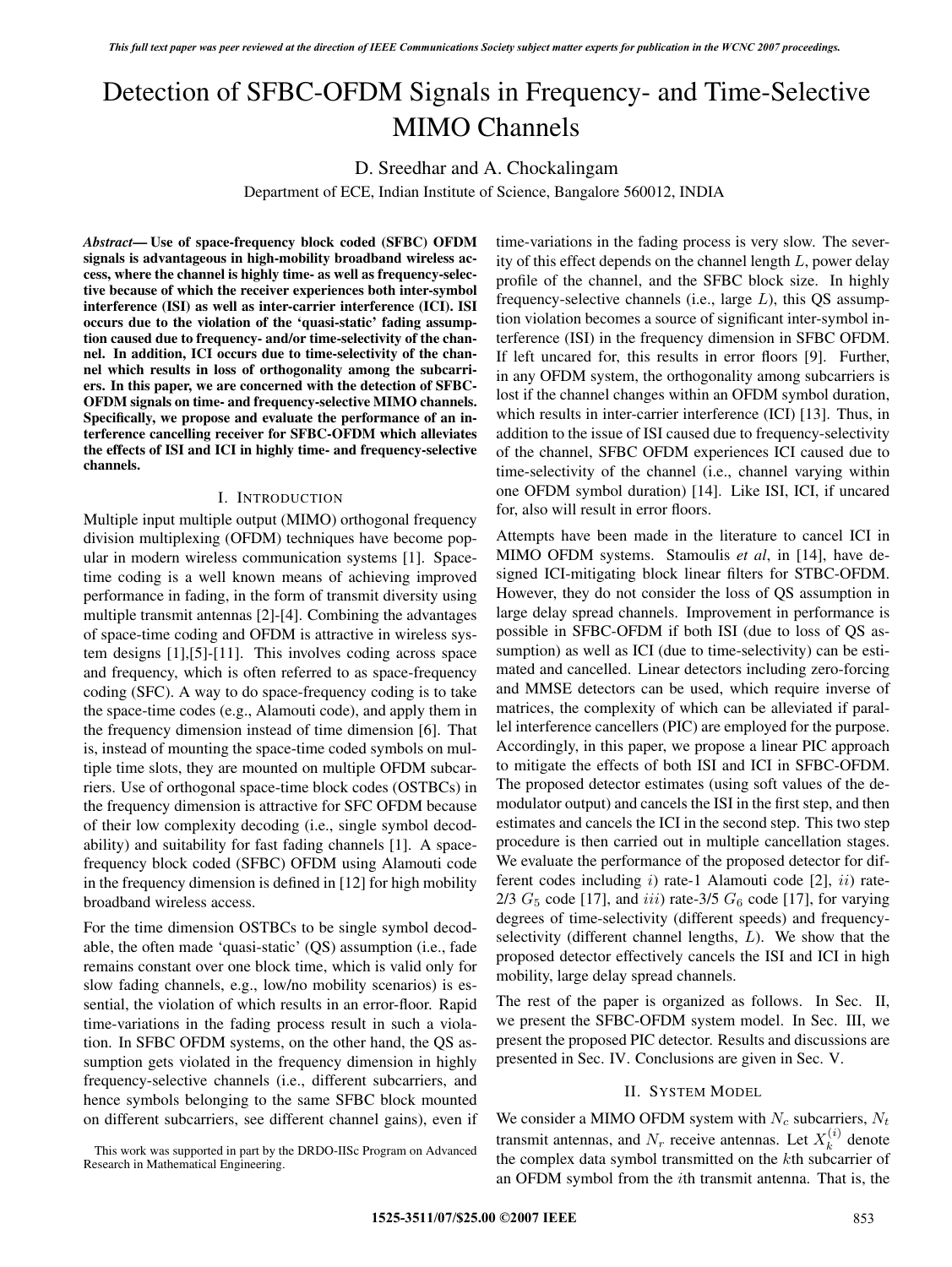symbols  $\{X_k^{(i)}, k = 1, \dots, N_c, i = 1, \dots, N_t\}$  are transmitted in parallel on N, subcarriers by N, transmit antennas. Afted in parallel on  $N_c$  subcarriers by  $N_t$  transmit antennas. After IDFT processing and insertion of guard interval of  $n<sub>q</sub>$  samples at the transmitter, the discrete-time sequence at the ith transmit antenna is given by

$$
x_n^{(i)} = \frac{1}{N_c} \sum_{k=0}^{N_c - 1} X_{k+1}^{(i)} e^{\frac{j2\pi nk}{N_c}}, \quad -n_g \le n \le N_c - 1. \tag{1}
$$

 $n<sub>g</sub>$  is assumed to be longer than the maximum channel delay spread, L. Assuming perfect carrier synchronization, timing, and sampling at the receiver, the discrete-time received sequence at the *j*th receive antenna,  $j = 1, 2, \dots, N_r$ , can be written as

$$
y_n^{(j)} = \sum_{i=1}^{N_t} \sum_{l=0}^{L-1} h^{(i,j)}(n;l) x_{(n-l)}^{(i)} + z_n^{(j)},
$$
  
 
$$
j = 1, \cdots, N_r, \ -n_g \le n \le N_c - 1, \ (2)
$$

where  $h^{(i,j)}(n;l)$  represents the discrete-time, time-varying (i.e., time-selective) L-length (i.e., frequency-selective) channel impulse response between the ith transmit and jth receive antennas, and  $z_n^{(j)}$  is the additive noise on the *j*th receive antenna, assumed to be complex Gaussian with zero mean and variance  $N_0$ .

After guard interval removal and DFT operation, the received signal on the *k*th subcarrier on the *j*th receive antenna,  $Y_k^{(j)}$ , can be written as can be written as

$$
Y_k^{(j)} = \sum_{i=1}^{N_t} G_{k,k}^{(i,j)} X_k^{(i)} + \underbrace{\sum_{i=1}^{N_t} \sum_{m=0, m \neq k}^{N_c - 1} G_{k,m}^{(i,j)} X_m^{(i)} + Z_k^{(j)}, \quad (3)
$$
ICI

where the coefficients  $G_{k,m}^{(i,j)}$  are given by

$$
G_{k,m}^{(i,j)} = \frac{1}{N_c} \sum_{n=0}^{N_c-1} \sum_{l=0}^{L-1} h^{(i,j)}(n;l) e^{\frac{j2\pi n(m-k)}{N_c}} e^{\frac{-j2\pi ml}{N_c}}.
$$
 (4)

Note that  $G_{k,m}^{(i,j)}$ ,  $k \neq m$  denotes the amount of carrier leak<br>from mth subcarrier to the kth subcarrier which essentially from mth subcarrier to the kth subcarrier, which essentially contributes to the ICI term in (3). It is easy to see that if the channel is not time-selective (i.e., time-flat) between all transmit/receive antenna pairs, i.e., if,

$$
h^{(i,j)}(n_1;l) = h^{(i,j)}(n_2;l), \quad \forall i, j, l, -n_g \le n_1, n_2 < N_c - 1,
$$
 (5)

then  $G_{k,m}^{(i,j)} = 0$  for  $k \neq m$ , and (3) reduces to (resulting in no **ICI** term) ICI term)

$$
Y_k^{(j)} = \sum_{i=1}^{N_t} \tilde{G}_{k,k}^{(i,j)} X_k^{(i)} + Z_k^{(j)},
$$
\n(6)

where  $\tilde{G}_{k,k}^{(i,j)}$  is  $G_{k,k}^{(i,j)}$  for time-flat channels, given by

$$
\tilde{G}_{k,k}^{(i,j)} = \frac{1}{N_c} \sum_{l=0}^{L-1} h^{(i,j)}(n_1;l)e^{\frac{-j2\pi kl}{N_c}}.
$$
 (7)

#### *A. Space-Frequency Block Coded OFDM*

Here, we adopt the above system model to the case of spacefrequency coded symbols transmission on different transmit antennas (space) and different subcarriers (frequency). That is,  $X_k^{(i)}$ 's are obtained from the output of the space-frequency<br>coding scheme employed. Specifically, we consider the use coding scheme employed. Specifically, we consider the use of OSTBCs as the space-frequency codes. Let K denote the length of one space-frequency code block. We group the  $N_c$ subcarriers into  $N<sub>q</sub>$  groups each having K subcarriers so that  $N_c = N_g K + \kappa$  and each group carries one SFC block. For example,  $K = 2$  for Alamouti code, and  $K = 8$  for the  $G_3$ code (rate-1/2, 3-transmit antenna OSTBC). If  $N_c$  is not a multiple of K, then there will not be any transmission on  $\kappa$ subcarriers, or, alternatively, these  $\kappa$  subcarriers can be used for pilot transmission.

Based on the above, the transmission of a SFBC OFDM frame can be written as an  $N_c \times N_t$  matrix

$$
\mathbf{X} = \begin{bmatrix} X_1^{(1)} & \cdots & X_1^{(N_t)} \\ X_2^{(1)} & \cdots & X_2^{(N_t)} \\ \vdots & \vdots & \vdots \\ X_{N_c}^{(1)} & \cdots & X_{N_c}^{(N_t)} \end{bmatrix} = \begin{bmatrix} \mathbf{X}(1) \\ \vdots \\ \mathbf{X}(N_g) \\ \mathbf{0}^{\kappa \times N_t} \end{bmatrix}
$$
 (8)

where  $\mathbf{X}(q)$  is a  $K \times N_t$  matrix,  $q = 1, 2, \cdots, N_q$ .  $\mathbf{X}(q)$  is from a OSTBC in P complex information symbols

 $[v_1(q), v_2(q), \cdots, v_p(q)]$  and rate- $P/K$ . The *i*th column of **X** is transmitted on the ith transmit antenna after IDFT processing. For example, for SFBC OFDM with  $N_c = 4$  using Alamouti code,  $N_t = 2$  and the matrix **X** can be written as

$$
\mathbf{X}_{Alamouti} = \begin{bmatrix} v_1(1) & v_2(1) \\ -v_2(1)^* & v_1(1)^* \\ v_1(2) & v_2(2) \\ -v_2(2)^* & v_1(2)^* \end{bmatrix} . \tag{9}
$$

Now, we stack all the K rows of  $X(q)$  into one  $KN_t \times 1$ vector,  $\overline{\mathbf{X}}(q)$ . This  $\overline{\mathbf{X}}(q)$  vector can be written as

$$
\overline{\mathbf{X}}(q) = \mathbf{A}\mathbf{V}(q),\tag{10}
$$

where  $V(q)$  is a  $2P \times 1$  vector, given by

$$
\mathbf{V}(q) = [v_{1I}(q), \cdots, v_{PI}(q), v_{1Q}(q), \cdots, v_{PQ}(q)], \quad (11)
$$

where  $v_{pI}(q)$  and  $v_{pQ}(q)$ , respectively, are the real and imaginary parts of the pth complex information symbol in the qth group,  $p = 1, 2, \dots, P$ ,  $q = 1, 2, \dots, N_q$ . The matrix **A** in (10) is a  $KN_t \times 2P$  complex matrix which performs the coding on  $V(q)$ . Again, for the SFBC OFDM with Alamouti code example, **A** is given by

$$
\mathbf{A}_{Alamouti} = \begin{bmatrix} 1 & 0 & j & 0 \\ 0 & 1 & 0 & j \\ 0 & -1 & 0 & -j \\ 1 & 0 & -j & 0 \end{bmatrix} . \tag{12}
$$

Using  $(12)$  in  $(10)$ , we get

$$
\overline{\mathbf{X}}_{Alamouti}(q) = [v_1(q), v_2(q), -v_2(q)^*, v_1(q)^*]^T, \quad (13)
$$

and

$$
\mathbf{X}_{Alamouti}(q) = \begin{bmatrix} v_1(q) & v_2(q) \\ -v_2(q)^* & v_1(q)^* \end{bmatrix}.
$$
 (14)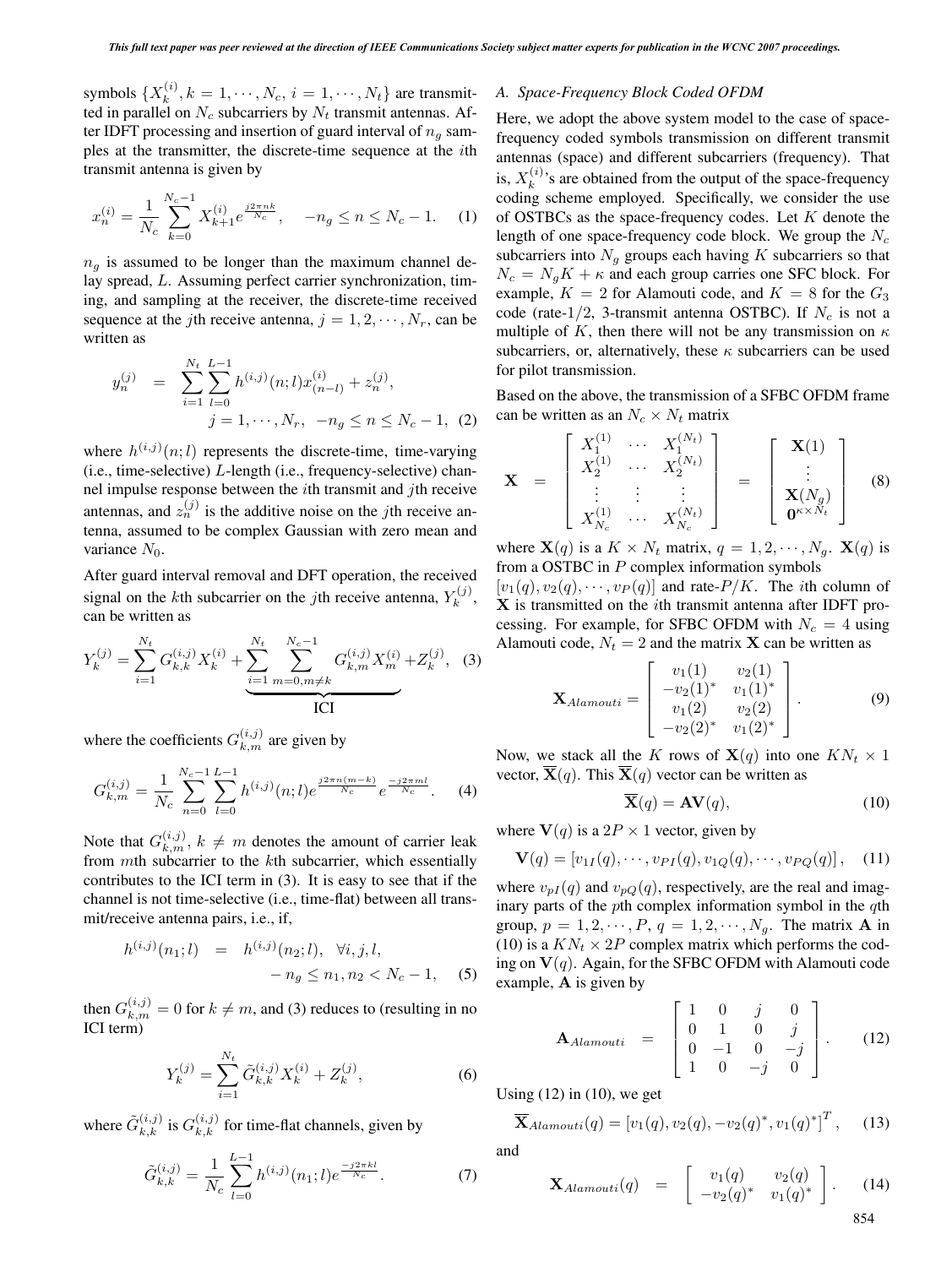# *B. Received Signal Model for SFBC OFDM*

At the receiver, the DFT outputs,  $Y_k^{(j)}$ 's, of (3) are stacked to form a  $KN \times 1$  vector for each group as form a  $KN_r \times 1$  vector for each group, as

$$
\mathbf{Y}(q) = \left[ Y_{r+1}^{(1)}, \cdots, Y_{r+1}^{(N_r)}, \cdots, Y_{r+K}^{(1)}, \cdots, Y_{r+K}^{(N_r)} \right]^T, (15)
$$

where  $r = (q - 1)K$ . Now, **Y**(q) in (15) can be written in the form

$$
\mathbf{Y}(q) = \overline{\mathbf{H}}(q)\overline{\mathbf{X}}(q) + \mathbf{I}(q) + \mathbf{Z}(q), \quad (16)
$$

where  $\overline{H}(q)$  is a  $KN_r \times KN_t$  block diagonal matrix, given by

$$
\overline{\mathbf{H}}(q) = \begin{bmatrix} \mathbf{H}(q,1) & \cdots & \mathbf{0} \\ \vdots & \ddots & \vdots \\ \mathbf{0} & \cdots & \mathbf{H}(q,K) \end{bmatrix}, \qquad (17)
$$

where  $\mathbf{H}(q, s)$  is the  $N_r \times N_t$  channel matrix,  $q = 1, 2, \cdots, N_q$ ,  $s = 1, 2, \dots, K$ , given by

$$
\mathbf{H}(q,s) = \begin{bmatrix} G_{u,u}^{(1,1)} & \cdots & G_{u,u}^{(1,N_t)} \\ \vdots & \ddots & \vdots \\ G_{u,u}^{(N_r,1)} & \cdots & G_{u,u}^{(N_r,N_t)} \end{bmatrix}, \quad (18)
$$

where  $u = (q - 1)K + s$ . The noise vector  $\mathbf{Z}(q)$  in (16) is given by

$$
\mathbf{Z}(q) = \left[ Z_{r+1}^{(1)}, \cdots, Z_{r+1}^{(N_r)}, \cdots, Z_{r+K}^{(1)}, \cdots, Z_{r+K}^{(N_r)} \right]^T, (19)
$$

where  $r = (q - 1)K$ . The interference vector **I**(q) in (16) can be written in the form

$$
\mathbf{I}(q) = \overline{\mathbf{R}}(q)\overline{\mathbf{X}}(q) + \sum_{b=1, b \neq q}^{N_g} \overline{\mathbf{Q}}(q, b)\overline{\mathbf{X}}(b),
$$
 (20)

where the block matrices  $\overline{\mathbf{R}}(q)$  and  $\overline{\mathbf{Q}}(q, b)$  are given by

$$
\overline{\mathbf{R}}(q) = \begin{bmatrix} \mathbf{0} & \mathbf{R}_{q'+1,q'+2} & \cdots & \mathbf{R}_{q'+1,q'+K} \\ \mathbf{R}_{q'+2,q'+1} & \mathbf{0} & \cdots & \mathbf{R}_{q'+2,q'+K} \\ \vdots & \vdots & \ddots & \vdots \\ \mathbf{R}_{q'+K,q'+1} & \mathbf{R}_{q'+K,q'+2} & \cdots & \mathbf{0} \end{bmatrix}, (21)
$$

$$
\overline{\mathbf{Q}}(q,b) = \begin{bmatrix} \mathbf{R}_{q'+1,b'+1} & \cdots & \mathbf{R}_{q'+1,b'+K} \\ \vdots & \ddots & \vdots \\ \mathbf{R}_{q'+K,b'+1} & \cdots & \mathbf{R}_{q'+k,b'+K} \end{bmatrix}, \quad (22)
$$

where  $q' = (q - 1)K$ ,  $b' = (b - 1)K$ , and

$$
\mathbf{R}_{x,y} = \begin{bmatrix} G_{x+1,y+1}^{(1,1)} & \cdots & G_{x+1,y+K}^{(1,N_t)} \\ \vdots & \ddots & \vdots \\ G_{x+K,y+1}^{(N_r,1)} & \cdots & G_{x+K,y+K}^{(N_r,N_t)} \end{bmatrix} .
$$
 (23)

## *C. Detection of SFBC-OFDM*

For the case of time-flat and frequency-flat conditions (i.e., no ISI and no ICI), the detector for OSTBCs presented in [16] for conventional space-time codes can be used for detecting SFBC OFDM as follows. For the time-flat case, (16) can be written as

$$
\mathbf{Y}(q) = \mathbf{H}_{eq}(q)\mathbf{V}(q) + \mathbf{Z}(q), \tag{24}
$$

where  $\mathbf{H}_{eq}(q)$  is a  $KN_r \times 2P$  equivalent channel matrix for the  $q$ th group, given by

$$
\mathbf{H}_{eq}(q) = \overline{\mathbf{H}}(q)\mathbf{A}.
$$
 (25)

For the frequency-flat case, the quasi-static assumption holds, i.e., in (17)

$$
\mathbf{H}(q,1) = \mathbf{H}(q,2) = \cdots = \mathbf{H}(q,K), \ \forall q. \tag{26}
$$

Now, from [16], the optimal detector for SFBC OFDM under the above conditions can be shown to be of the form

$$
\widehat{\mathbf{Y}}(q) = \Re\left(\mathbf{H}_{eq}^*(q)\mathbf{Y}(q)\right),\tag{27}
$$

where  $\hat{\mathbf{Y}}(q)$  is a 2K  $\times$  1 vector containing the estimates of the real and imaginary parts of the complex information symbols in a stacked up fashion, which can be shown to be [16]

$$
\widehat{\mathbf{Y}}(q) = \Re \left[ \mathbf{H}_{eq}^*(q) \mathbf{H}_{eq}(q) \right] \mathbf{V}(q) + \Re \left[ \mathbf{H}_{eq}^*(q) \mathbf{Z}(q) \right]
$$
\n
$$
= \Lambda(q) \mathbf{V}(q) + \widehat{\mathbf{Z}}(q), \tag{28}
$$

where  $\Lambda(q) = \Re \left[ \mathbf{H}_{eq}^*(q) \mathbf{H}_{eq}(q) \right]$  is a diagonal matrix, and hence there will not be any inter-symbol interference. Furthermore, it can also be shown that under these conditions  $\hat{\mathbf{Z}}(q) = \Re \left[ \mathbf{H}_{eq}^*(q) \mathbf{Z}(q) \right]$  is white Gaussian. Hence, the Euclidean distance based symbol-by-symbol detection on  $\hat{\mathbf{Y}}(q)$ is optimal.

On the other hand, for the case when the quasi-static assumption is violated (in this case due to frequency-selectivity of the channel), then  $\Lambda(q)$  is not diagonal. Hence, the detector in (27) results in an error floor. The optimum detector for this system would be a Maximum Likelihood (ML) detector in P variables which will have exponential receiver complexity. Moreover, if the channel is time-selective, then there would be inter-carrier interference (16) as well to handle.

We illustrate the effect of interferences due to time- and frequency selectivity of the channel in Fig. 1, where we plot the output SIR of SFBC-OFDM with Alamouti code ( $N_t = 2$ ), as a function of user velocity and channel delay spread (L equal-power Rayleigh fading paths) for  $N_c = 128$  subcarriers,  $\Delta_f = 0.5$  KHz subcarrier spacing,  $f_c = 2.5$  GHz carrier frequency,  $N_r = 1$  receive antenna, and no noise. From Fig. 1, it can be seen that the SIR degrades for increasing user velocity and channel delay spread. Even when the user is static (i.e., velocity =  $0$  Km/h and hence time-flat fading), the SIR degrades significantly for increasing  $L$  (e.g., about 30 dB of SIR degradation from  $L = 2$  to  $L = 16$ ). Also, for a given L, increasing velocity degrades SIR (e.g., about 8 dB degradation from 0 to 60 Km/h for  $L = 8$ ). We further observe that cancellation techniques can be employed to recover the performance loss due to time- and frequency-selectivity induced interferences, which is our focus in the following section.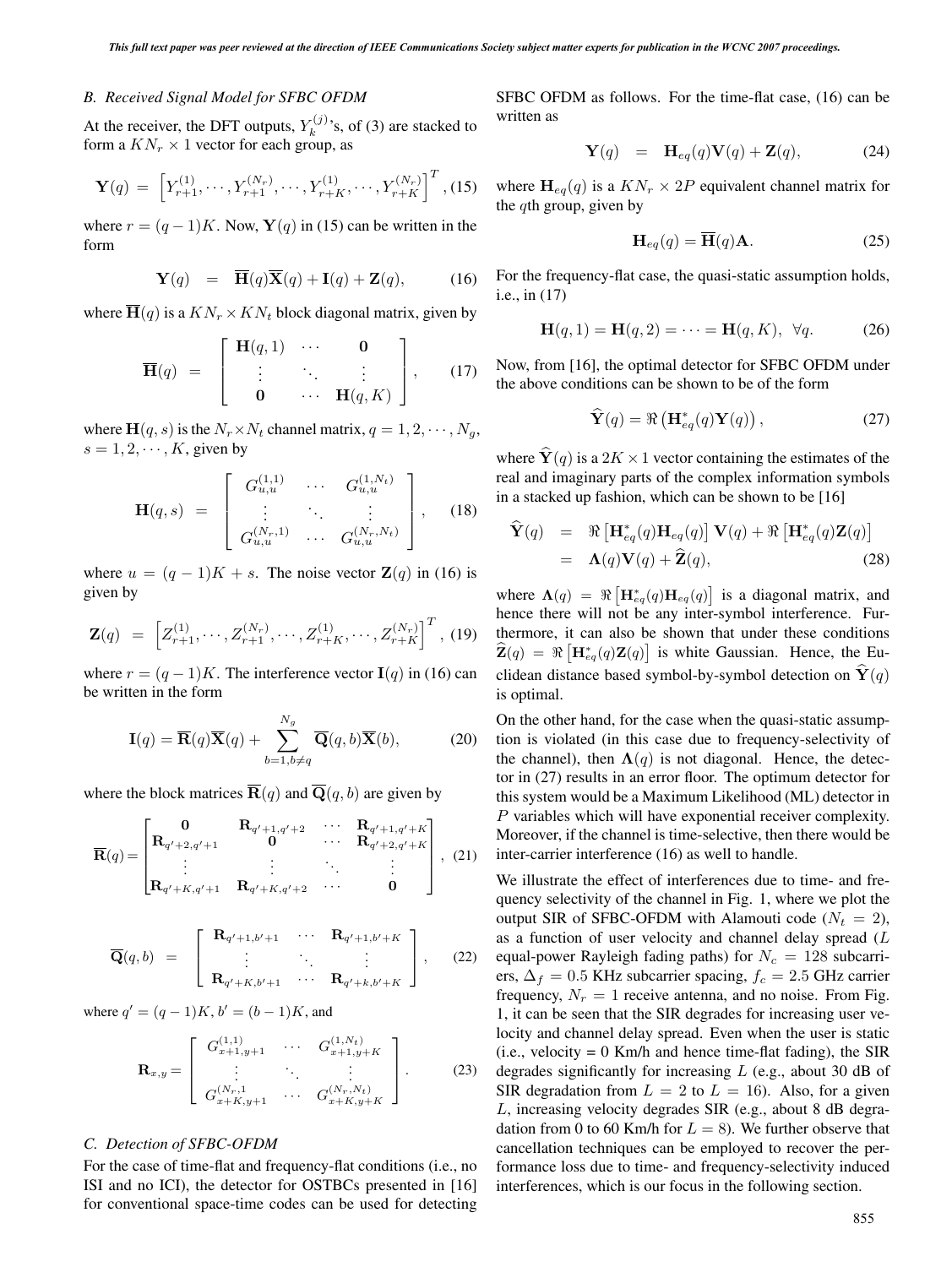

Fig. 1. Output SIR in SFBC-OFDM (without interference cancellation) as a function of user velocity and channel delay spread in time- and frequencyselective Rayleigh fading.  $N_c = 128$ , Alamouti code ( $N_t = 2$ ),  $N_r = 1$ ,  $\Delta_f = 0.5$  KHz,  $f_c = 2.5$  GHz, no noise.

#### III. PROPOSED IC RECEIVER FOR SFBC OFDM

In this section, we propose a novel two-step PIC detector that cancels ISI and ICI in SFBC OFDM. The proposed detector estimates and cancels the ISI (caused due to the violation of the quasi-static assumption) in the first step, and then estimates and cancels the ICI (caused due to loss of subcarrier orthogonality) in the second step. This two step procedure is then carried out in multiple stages. The proposed detector is presented in the following.

We consider perfect channel knowledge at the receiver. Hence, in the notation, we will not differentiate between the actual channel and the channel estimate available at the receiver. The detector, however, can work with imperfect channel estimates.

First, we model the ISI caused by the violation of the quasistatic assumption. To do that, we split the block diagonal matrix  $\mathbf{H}(q)$  in (16) into two parts; i) a quasi-static part  $\mathbf{H}_{qs}(q)$ , and *ii*) a non-quasi-static part  $\mathbf{H}_{nqs}(q)$ , such that

$$
\overline{\mathbf{H}}(q) = \overline{\mathbf{H}}_{qs}(q) + \overline{\mathbf{H}}_{nqs}(q), \tag{29}
$$

where

$$
\overline{\mathbf{H}}_{qs}(q) = \begin{bmatrix} \mathbf{H}(q,1) & \mathbf{0} & \cdots & \mathbf{0} \\ \mathbf{0} & \mathbf{H}(q,1) & \cdots & \mathbf{0} \\ \vdots & \vdots & \ddots & \vdots \\ \mathbf{0} & \mathbf{0} & \cdots & \mathbf{H}(q,1) \end{bmatrix}, \quad (30)
$$

and

$$
\overline{\mathbf{H}}_{ngs}(q) = \begin{bmatrix} \mathbf{0} & \mathbf{0} & \cdots & \mathbf{0} \\ \mathbf{0} & \Delta \mathbf{H}(q,2) & \cdots & \mathbf{0} \\ \vdots & \vdots & \ddots & \vdots \\ \mathbf{0} & \mathbf{0} & \cdots & \Delta \mathbf{H}(q,K) \end{bmatrix}, (31)
$$

where  $\Delta \mathbf{H}(q,m) = \mathbf{H}(q,m) - \mathbf{H}(q,1)$ .

Similarly, we split the equivalent channel matrix  $\mathbf{H}_{eq}(q)$ , as

$$
\mathbf{H}_{eq}(q) = \mathbf{H}_{eq-qs}(q) + \mathbf{H}_{eq-nqs}(q),\tag{32}
$$

where  $\mathbf{H}_{eq-gs}(q) = \overline{\mathbf{H}}_{qs}(q)\mathbf{A}$ , and  $\mathbf{H}_{eq-nqs}(q) = \tilde{\mathbf{H}}_{nqs}(q)\mathbf{A}$ .

Based on the above formulations and (20), we can write (16) as

$$
\mathbf{Y}(q) = \overline{\mathbf{H}}_{qs}(q)\overline{\mathbf{X}}(q) + \underbrace{\overline{\mathbf{H}}_{nqs}(q)\overline{\mathbf{X}}(q)}_{\text{QS violation}}
$$

$$
+ \overline{\mathbf{R}}(q)\overline{\mathbf{X}}(q) + \sum_{b=1, b \neq q}^{N_g} \overline{\mathbf{Q}}(q, b)\overline{\mathbf{X}}(b) + \mathbf{Z}(q). (33)
$$
loss of orthogonality

As in (27), an estimate of  $Y(q)$  can be obtained as

$$
\hat{\mathbf{Y}}(q) = \Re \left( \mathbf{H}_{eq-qs}^{*}(q)Y(q) \right)
$$
\n
$$
= \Re \left[ \mathbf{H}_{eq-qs}^{*}(q) \mathbf{H}_{eq-qs}(q) \right] \mathbf{V}(q)
$$
\ndesired signal\n
$$
+ \Re \left[ \mathbf{H}_{eq-qs}^{*}(q) \mathbf{H}_{eq-nqs}(q) \right] \mathbf{V}(q)
$$
\nISI\n
$$
+ \Re \left[ \mathbf{H}_{eq-qs}^{*}(q) \overline{\mathbf{R}}(q) \overline{\mathbf{X}}(q) \right] + \Re \left[ \mathbf{H}_{eq-qs}^{*}(q) \sum_{b=1, b \neq q}^{N_g} \overline{\mathbf{Q}}(q, b) \overline{\mathbf{X}}(q) \right]
$$
\nICI\n
$$
+ \underbrace{\Re \left[ \mathbf{H}_{eq-qs}^{*}(q) \mathbf{Z}(q) \right]}_{noise}.
$$
\n(34)

As can be seen, (34) identifies the desired signal, ISI, ICI, and noise components present in the estimate  $Y(q)$ . Based on this received signal model in (34) and the knowledge of the matrices  $\mathbf{H}_{eq-qs}(q)$ ,  $\mathbf{H}_{eq-nqs}(q)$ ,  $\overline{\mathbf{R}}(q)$ ,  $\overline{\mathbf{Q}}(q, b)$   $\forall q, b$ , we formulate the proposed interference estimation and cancellation procedure as follows.

- 1) For each SF code block  $q$ , estimate the information symbols  $V(q)$  from (34), ignoring ISI and ICI.
- 2) For each SF code block  $q$ , obtain an estimate of the ISI (i.e., an estimate of the 2nd term in (34)) from the estimated symbols  **in the previous step.**
- 3) Cancel the estimated ISI from  $\dot{\mathbf{Y}}(q)$ .
- 4) Using  $\mathbf{V}(q)$  from step 1, regenerate  $\overline{\mathbf{X}}(q)$  using (10). Then, using  $\mathbf{\overline{X}}(q)$ , obtain an estimate of the ICI (i.e., an estimate of the sum of 3rd and 4th terms in (34)).
- 5) Cancel the estimated ICI from the ISI cancelled output in step 3.
- 6) Take the ISI and ICI cancelled output from step 5 as the input back to step 1 (for the next stage of cancellation).

Based on the above, and defining  $\Lambda(q) = \Re \left[ \mathbf{H}_{eq-qs}^*(q) \mathbf{H}_{eq-qs}(q) \right],$ the cancellation algorithm for the mth stage can be summarized as follows.

*Initialization* : Set  $m = 1$ . *Evaluate*

$$
\widehat{\mathbf{Y}}^{(m)}(q) = \Re(\mathbf{H}_{eq-qs}^* \mathbf{Y}(q)), \quad 1 \le q \le N_g. \tag{35}
$$

*Loop*

*Estimate*

$$
\widehat{\mathbf{V}}^{(m)}(q) = \widehat{\mathbf{Y}}^{(m)}(q) \mathbf{\Lambda}^{-1}(q), \quad 1 \le q \le N_g. \tag{36}
$$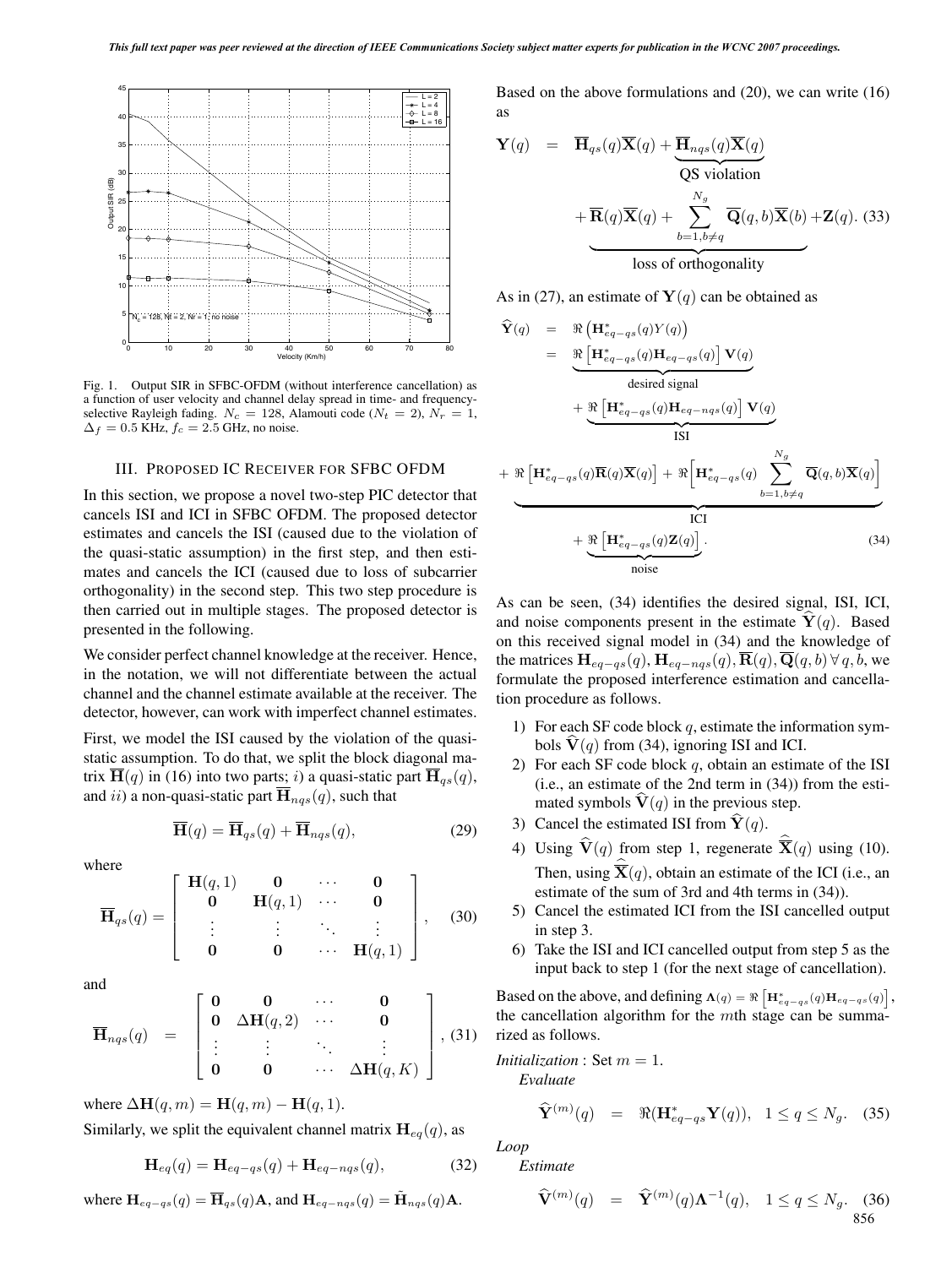

Fig. 2. Output SIR in SFBC-OFDM (with interference cancellation) as a function of user velocity in time- and frequency-selective Rayleigh fading for  $L = 4$ .  $N_c = 128$ , Alamouti code ( $N_t = 2$ ),  $N_r = 1$ ,  $\Delta_f = 0.5$  KHz,  $f_c = 2.5$  GHz, no noise.

*Cancel ISI*

$$
\widehat{\mathbf{Y}}^{(m+1)}(q) = \widehat{\mathbf{Y}}^{(1)}(q) - \Re\left(\mathbf{H}_{eq-qs}^*(q)\mathbf{H}_{eq-nqs}(q)\right)\widehat{\mathbf{V}}^{(m)}(q),
$$
  
1 \le q \le N\_g. (37)

Form 
$$
\widehat{\overline{\mathbf{X}}}^{(m)}(q)
$$
 from,  
\n
$$
\widehat{\overline{\mathbf{X}}}^{(m)}(q) = \mathbf{A}\widehat{\mathbf{V}}^{(m)}(q), \quad 1 \le q \le N_g.
$$
\n(38)

*Cancel ICI*

$$
\widehat{\mathbf{Y}}^{(m+1)}(q) = \widehat{\mathbf{Y}}^{(m+1)}(q) - \Re\left(\mathbf{H}_{eq-qs}^*(q)\overline{\mathbf{R}}(q)\widehat{\overline{\mathbf{X}}}^{(m)}(q)\right)
$$

$$
-\Re\left(\mathbf{H}_{eq-qs}^*(q)\sum_{b=1,j\neq q}^{N_g}\overline{\mathbf{Q}}(q,b)\widehat{\overline{\mathbf{X}}}^{(m)}(b)\right),
$$

$$
1 \leq q \leq N_g. \tag{39}
$$

 $m = m + 1$ 

*goto Loop*.

It is noted that the above cancellation algorithm has polynomial complexity. Also, since  $\Lambda(q) = \Re(\mathbf{H}^*_{eq-qs}\mathbf{H}_{eq-qs})$  is a di-<br>connel metrix its inversion is simple. In graphics assumes as agonal matrix, its inversion is simple. In practice, accurate estimation of the channel coefficients is essential, which can be achieved, for example, using the algorithm proposed in [14].

#### IV. SIMULATION RESULTS

We evaluated the SIR and BER performance of the proposed interference cancelling detector through simulations. First, in Fig. 2, we illustrate the improvement in output SIR achieved using the proposed IC detector for the same system parameters used in Fig. 1 (for the case of  $L = 4$ ). We consider two cases, where the detector cancels  $i$ ) only ISI (bypassing the ICI cancellation part in the algorithm), and *ii*) both ISI and ICI. Plots for no cancellation ( $m = 1$ ) as well as 2nd and 3rd stages of cancellation ( $m = 2, 3$ ) are shown. From Fig. 2, we observe that in time-flat channels (velocity  $= 0$  Km/h), cancellation of ISI only improves performance significantly, and



Fig. 3. BER performance as a function of SNR for space-frequency coded OFDM on time-flat and frequency-selective fading.  $N_c = 64$ ,  $N_r = 1$ , Alamouti code ( $N_t = 2$ ), 16-QAM,  $L = 2$  and  $L = 4$ .

cancelling ICI also in this case does not bring additional benefits. However, for non-zero user velocities, cancellation of ISI only is not adequate, and there is substantial further improvement that is possible by the cancellation of ICI as well. For example, at a speed of 30 Km/h, canceling only the ISI improves the SIR by just about 4 dB compared to no cancellation, whereas canceling both ISI and ICI improves the SIR by about 20 dB for  $m = 2$  and 40 dB for  $m = 3$ . This illustrates the potential for significant improvement of using the proposed joint cancellation of both ISI and ICI.

In Fig. 3, we plot the BER performance of the PIC detector in time-flat (velocity  $= 0$  Km/h) and frequency-selective Rayleigh fading with  $L = 2$  and  $L = 4$  equal power paths for SFBC OFDM using Alamouti code and 16-QAM. The other system parameters used are  $N_c = 128$ ,  $N_r = 1$ ,  $\Delta_f = 312.5$ KHz, and  $f_c = 5.4$  GHz. In Fig. 3, Stage-1 performance corresponds to the case of no cancellation, whereas Stage-3 performance is after two stages of proposed cancellation. For comparison purposes, we have also plotted the performance for time-flat and frequency-flat fading (i.e., no ISI and no ICI), which provides the best possible performance. From Fig. 3, it can be observed that for  $L = 2$  (i.e., channel delay spread is small), the ISI induced is small, and hence there is no major performance improvement due to the cancellation. However, for  $L = 4$  (i.e., delay spread of the channel is large), the ISI induced is high, and, in this case, the proposed cancellation results in significant performance gain (e.g., about 2 dB gain at  $2 \times 10^{-2}$  BER).

In Fig. 4, we plot the BER performance of SFBC OFDM on time-selective and frequency-selective fading for rate- $2/3$   $G_5$ OSTBC (5 Tx antennas) using 16-QAM. The mobile speed is 50 Km/h and  $L = 2$ . The BER plot for the case of time-flat and frequency-flat fading (i.e., the case of no ISI and no ICI) is also plotted for comparison. From Fig. 4, it can be seen that due to ISI and ICI the performance without cancellation (i.e., Stage-1) is severely affected compared to the case of timeflat and frequency-flat fading. However, the performance is significantly improved by the proposed PIC detector (Stage-2 and Stage-3) because of the effective mitigation of ISI and